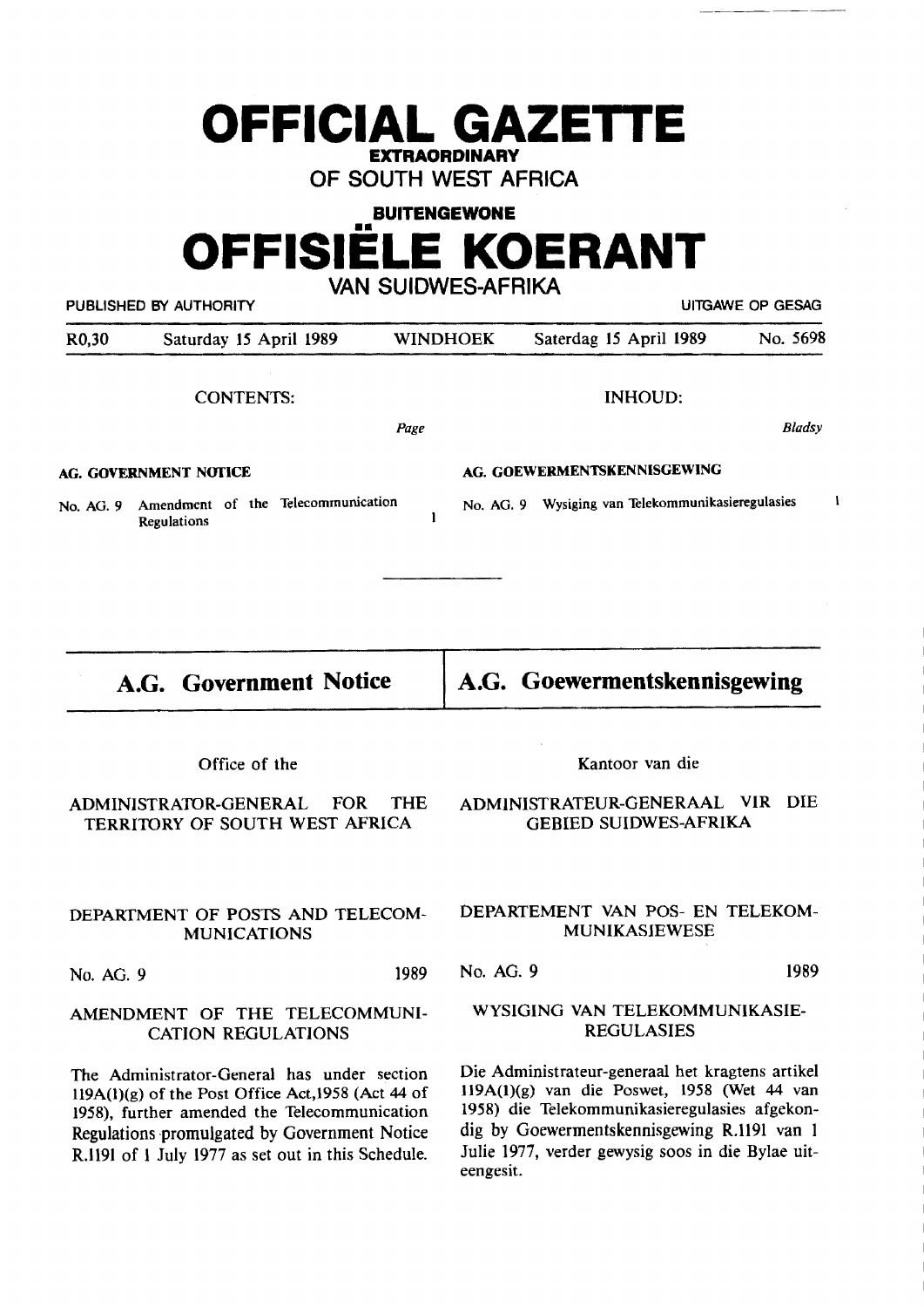#### **SCHEDULE**

- 1. The Regulations are hereby amended by the substitution in the List of Chapters preceding the Index, under Chapter 3 for the expression **"B.PABX"** of the expression **"B.PABX** SYS-TEMS".
- 2. The Regulations are hereby amended by the substitution in the Index for the item "CHAP-TER 3", and the sub-items thereunder, of the following item and sub-items:

"CHAPTER 3: PRIVATE AUTOMATIC BRANCH EXCHANGE SYSTEMS (PABX SYSTEMS)

- B.1 **TYPE APPROVAL OF A PABX B.1 TIPE GOEDKEURING VAN 'N POTS-SWITCHING UNIT SKAKELEENHEID**
- B.1.1 List of approved **PABX** switching units
- B.1.2 Commissioning of a **PABX** switching unit and **PABX** system.
- B.1.3 Exchange connections between the **PABX** system and the public telephone exchange.
- B.1.4 Additional exchange connections at **PABX** systems
- B.1.5 Responsibility for calls from **PABX** systems
- B.2 PROVISION OF PABX EXTENSION-LINE CABLING AND TERMINAL EQUIPMENT BY THE PRIVATE SEC-TOR ON THE CLIENT'S PREMISES
- B.2.1 **PABX** extension-line cabling.
- B.2.2 Private terminal equipment that is terminated on **PABX** systems.
- B.3 MAINTENANCE OF PABX SYSTEMS
- B.4 GENERAL PROVISIONS IN RESPECT OF PABX SYSTEMS".

#### BYLAE

- l. Die Regulasies word hierby gewysig deur in die Lys wat die Inhoudsopgawe voorafgaan, onder Hoofstuk 3, die uitdrukking "B.POTS'e" deur die uitdrukking "B.POTS-STELSELS" te vervang.
- 2. Die Regulasies word hierby gewysig deur in die Inhoudsopgawe die item "HOOFSTUK 3", en sub-items daaronder, deur die volgende item en sub-items te vervang:

"HOOFSTUK 3: PRIVAAT OUTOMATIESE TAKSENTRALESTELSELS (POTS-STELSELS)

- 
- B.1.1 Lys van goedgekeurde skakeleenhede POTS-
- B.1.2 Ingebruikneming van 'n POTSskakeleenheid en POTS-stelsel
- B.1.3 Sentrale-aansluitlyne tussen die POTSstelsel en die openbare telefoonsentrale
- B.1.4 Bykomende sentrale-aansluitlyne by POTS-stelsels
- B.1.5 Aanspreeklikheid vir oproepe vana<sup>1</sup> POTS-stelsels
- B.2 VERSKAFFING VAN POTS BYLYNBEKABELING EN TERM! NAALTOERUSTING OP DIE KLIEN<sup>1</sup> SE PERSEEL DEUR DIE PRIVAA<sup>'I</sup> **SEKTOR**
- B.2.1 POTS-bylynbekabeling
- B.2.2 Privaat terminaaltoerusting wat  $\sigma$ <sup>p</sup> POTS-stelsels afgeheg word.
- B.3 INSTANDHOUDING VAN POTS **STELSELS**
- B.4 ALGEMENE BEPALINGS TE OPSIGTE VAN POTS-STELSELS".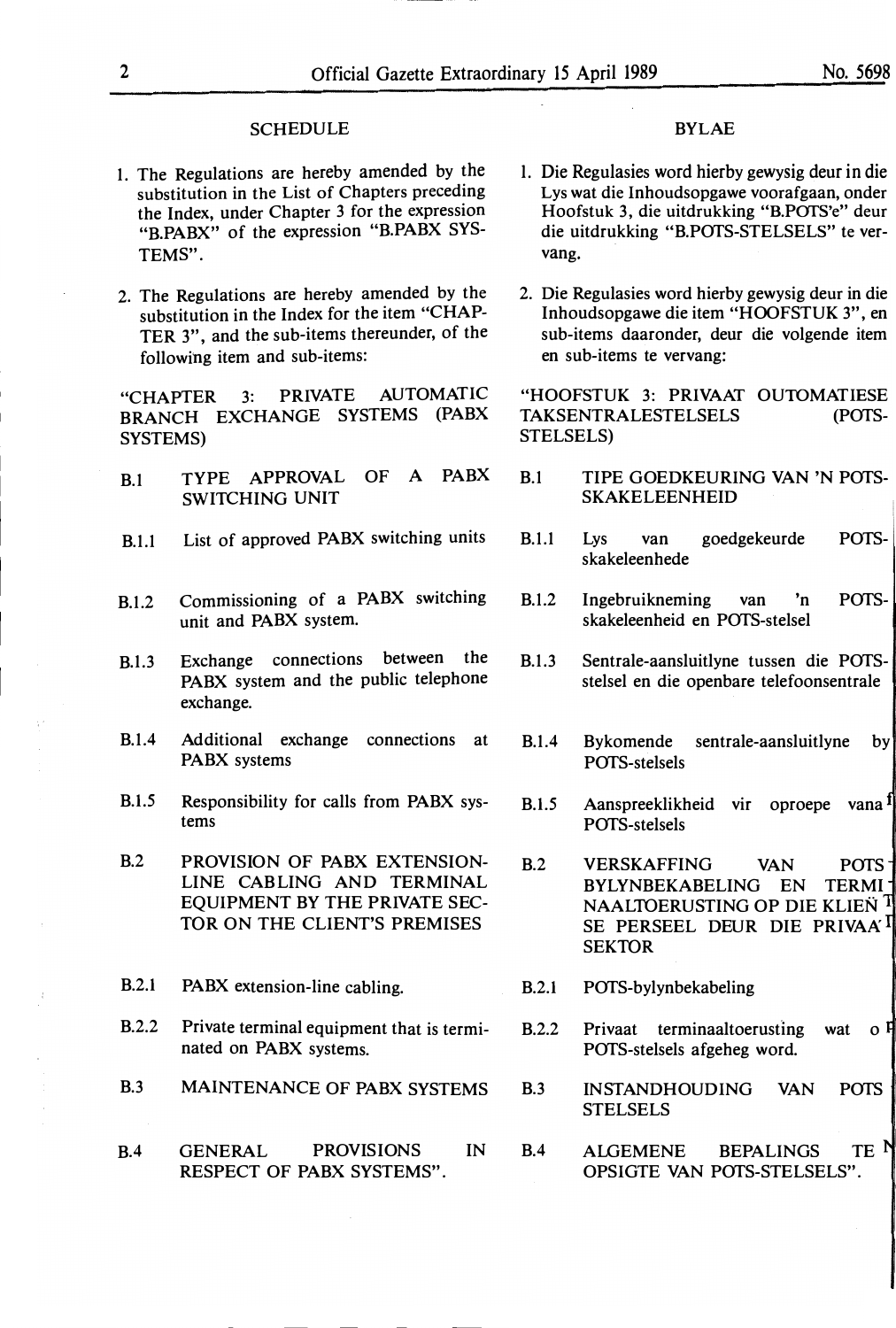3. Chapter 1 of the Regulations is hereby amended by the insertion after the definition of "Phototelegram" of the following definitions:

**"PRIVATE AUIDMATIC BRANCH EXCHANGE SWITCHING UNIT (PABX SWITCHING UNIT)** - **A telephone switching**  unit installed on a client's premises or intended to be so installed and connected to the public telecommunication network by means of exchange connections. Such unit functions as an intermeditary for traffic from extensions to exchange connections or other lines, and *vice versa,* and also does the switching of traffic between extensions.

PRIVATE AUTOMATIC BRANCH **EXCHANGE SYSTEM (PABX SYSTEM)** - The PABX switching unit, the PABX extension-line cabling and terminal equipment connected to it.

PRIVATE AUTOMATIC BRANCH **EXCHANGE EXTENSION-LINE CABLING**  (PABX EXTENSION-LINE CABLING) - The extension-line cabling terminated on a **PABX**  switching unit for serving a single client or his subsidiary companies and which is confined to a single piece of land or to contiguous pieces of land owned by the same person, except where such extension-line services are provided by the Postmaster General".

4. The following chapter is hereby substituted for Chapter 3 of the Regulations:

"CHAPTER 3: PRIVATE AUIDMATIC **BRANCH EXCHANGE SYSTEMS (PABX SYSTEMS)** 

- B.l **TYPE APPROVAL OF A PABX**  SWITCHING UNIT
- B.1.1 List of approved PABX switching units.
- (I) The Postmaster General shall compile a list of approved types of **PABX** switching units together with the names and addresses of the respective suppliers, and may at any time amend or add to such list.

3. Hoofstuk 1 van die Regulasies word hierby gewysig deur na die woordomskrywing van "Private lyn" die volgende woordomskrywings in te voeg:

"PRIVATE OUTOMATIESE TAKSENTRALE-**SKAKELEENHEID (POfS-SKAKELEEN-**HEID) - 'n Telefoonskakel eenheid wat op die kliënt se perseel geïnstalleer is of vir sodanige installasie bedoel is en deur middel van sentraleaansluitlyne met die openbare telekommunikasienet verbind word. So 'n eenheid funksioneer as 'n tussenganger vir verkeer vanaf bylyne na sentrale-aansluitlyne of ander lyne en omgekeerd, en doen ook die skakeling van verkeer tussen bylyne.

PRIVATE OUTOMATIESE TAKSENTRA-LESTELSEL (POTS-STELSEL) - Die POfSskakeleenheid, die POfS-bylynbekabeling en terminaaltoerusting wat daarmee verbind is.

PRIVATE OUTOMATIESE TAKSENTRALE-**BYLYNBEKABELING (POfS-BYLYNBEKA-**BELING) - Die bylynbekabeling wat op 'n POfSskakeleenheid afgeheg word vir die bediening van 'n enkele klient of sy filiaalmaatskappye en wat beperk is tot 'n enkele stuk grond of tot stukke grond wat aan mekaar grens en deur dieselfde persoon besit word, behalwe waar sodanige bylyndienste deur die Posmeester-generaal verskaf word".

4. Hoofstuk 3 van die Regulasies word hierby deur die volgende hoofstuk vervang:

"HOOFSTUK 3: PRIVATE OUTOMATIESE TAKSENTRALESTELSELS (POTS-STEL-SELS)

- B.I TIPE GOEDKEURING **VAN 'N** POfS-SKAKELEENHEID
- B.1.1 Lys van goedgekeurde skakeleenhede. **POTS-**
- (I) Die Posmeester-generaal stel 'n lys op van goedgekeurde tipes POTS-skakeleenhede tesame met die name en adresse van die onderskeie verskaffers, en kan die lys te eniger tyd wysig of aanvul.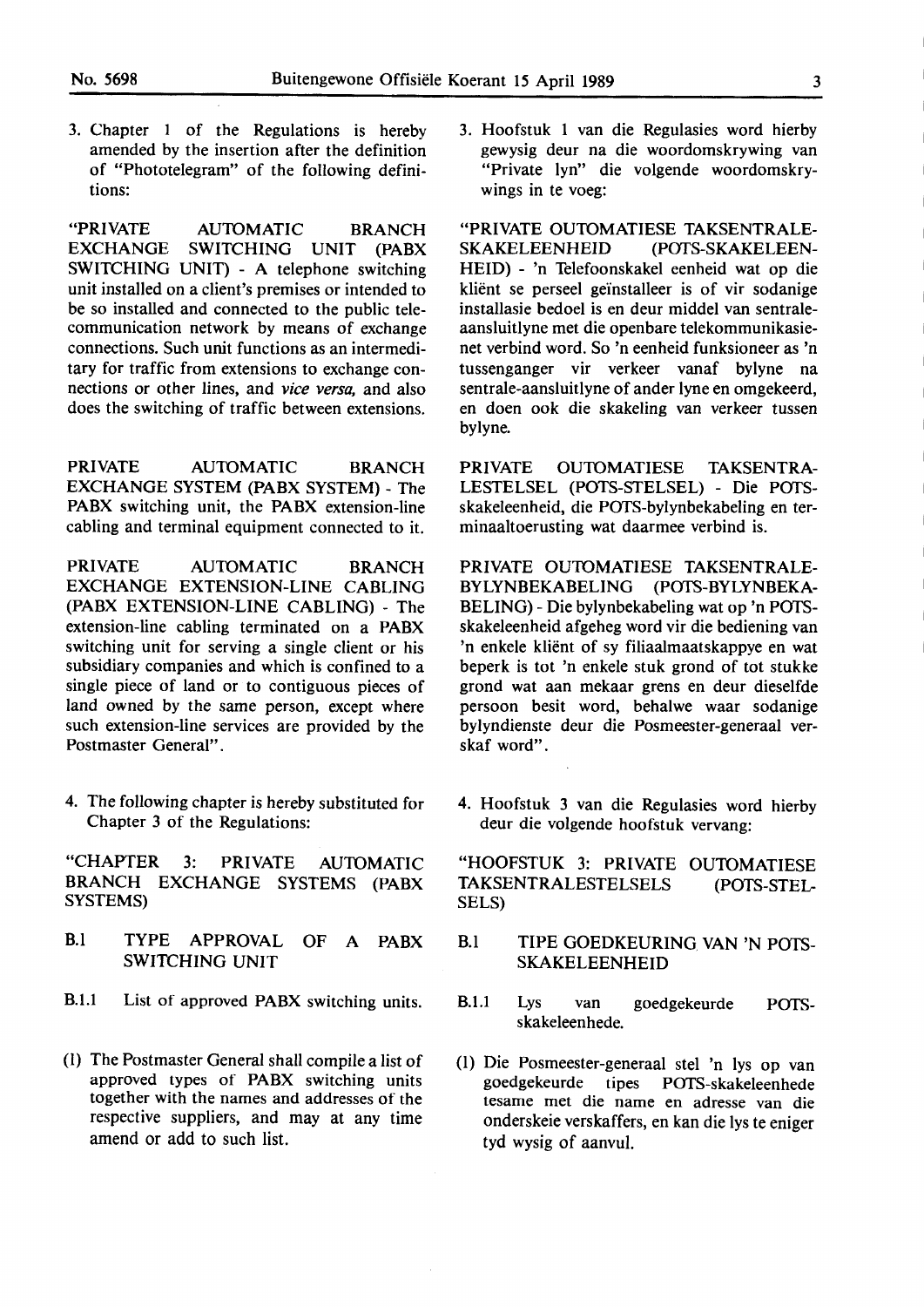- (2) Any supplier of a PABX switching unit who wishes such a unit to be considered for inclusion in the approved list, shall complete the official application form and ensure that his equipment, complies with the standard specification as prescribed by the Postmaster General.
- (3) Suppliers shall only be placed on the list of approved PABX switching units if they, in the opinion of the Postmaster General -
	- (i) are capable in all respects to install and maintain PABX switching units according to the required standards;
	- (ii) are qualified to provide prospective purchasers of PABX switching units with adequate technical information:
	- (iii) are qualified and prepared at their own expense to train Post Office personnel in the functioning of **PABX** switching units, if this is required by the Postmaster General;
	- (iv) maintain in stock adequate spare parts for the **PABX** switching unit installed or maintained by them.
- (4) Subject to the provisions of regulation B.2(1), all suppliers who appear on the said list shall be issued with a licence permitting them to install, to alter and to maintain a PABX system, that must comply with the standard specification referred to in subregulation (2), as well as to the technical instructions issued by the Postmaster General.
- (5) The Postmaster General may delete from the said list the name of a supplier of **PABX**  switching units or any of the units that are supplied by such a person -
	- (i) if he supplies units that in any way differ from those for which approval was given; or
	- (ii) if he contravenes or fails to comply with any of the conditions under which approval was given; or
- (2) Enige verskaffer van 'n POTS-skakeleenheid wat verlang dat so 'n eenheid vir insluiting op die goedgekeurde lys oorweeg moet word, moet die amptelike aansoekvorm invul en verseker dat sy toerusting voldoen aan die standaard spesifikasie soos deur die Posmeestergeneraal voorgeskryf is.
- (3) Verskaffers sal slegs op die lys van goedgekeurde POTS-skakeleenhede geplaas word indien hulle, na die oordeel van die Posmeester-generaal -
	- (i) in alle opsigte bekwaam is om POI'Sskakeleenhede volgens vereiste standaarde te installeer en in stand te hou;
	- (ii) bevoeg is om aan voornemende kopers van POTS-skakeleenhede voldoende tegniese inligting te verskaf;
	- (iii) bevoeg en bereid is om personeel van die Poskantoor, indien dit deur die Posmeester-generaal vereis word, op eie koste in die werking van die POTSskakeleenheid op te lei; en
	- (iv) voldoende reserwedele van die POI'Sskakeleenhede wat hulle installeer of in stand hou, in voorraad aanhou.
- (4) Behoudens die bepalings van regulasie B.2(1), word aan alle verskaffers wat op bedoelde lys verskyn 'n lisensie uitgereik om 'n Porsstelsel te installeer, te verander en in stand te hou, wat aan die standaardspesifikasie vermeld in subregulasie (2), asook aan die tegniese instruksies uitgereik deur die Posmeester-generaal, moet voldoen.
- (5) Die Posmeester-generaal kan die naam van 'n verskaffer van POTS-skakeleenhede of enige van die eenhede wat deur so 'n persoon verskaf word van die bedoelde lys skrap -
	- (i) indien hy eenhede voorsien wat in enige opsig verskil van die waarvoor goedkeuring verkry is; of
	- (ii) indien hy enige van die voorwaardes waarop goedkeuring verleen is, oortree of versuim om daaraan te voldoen; of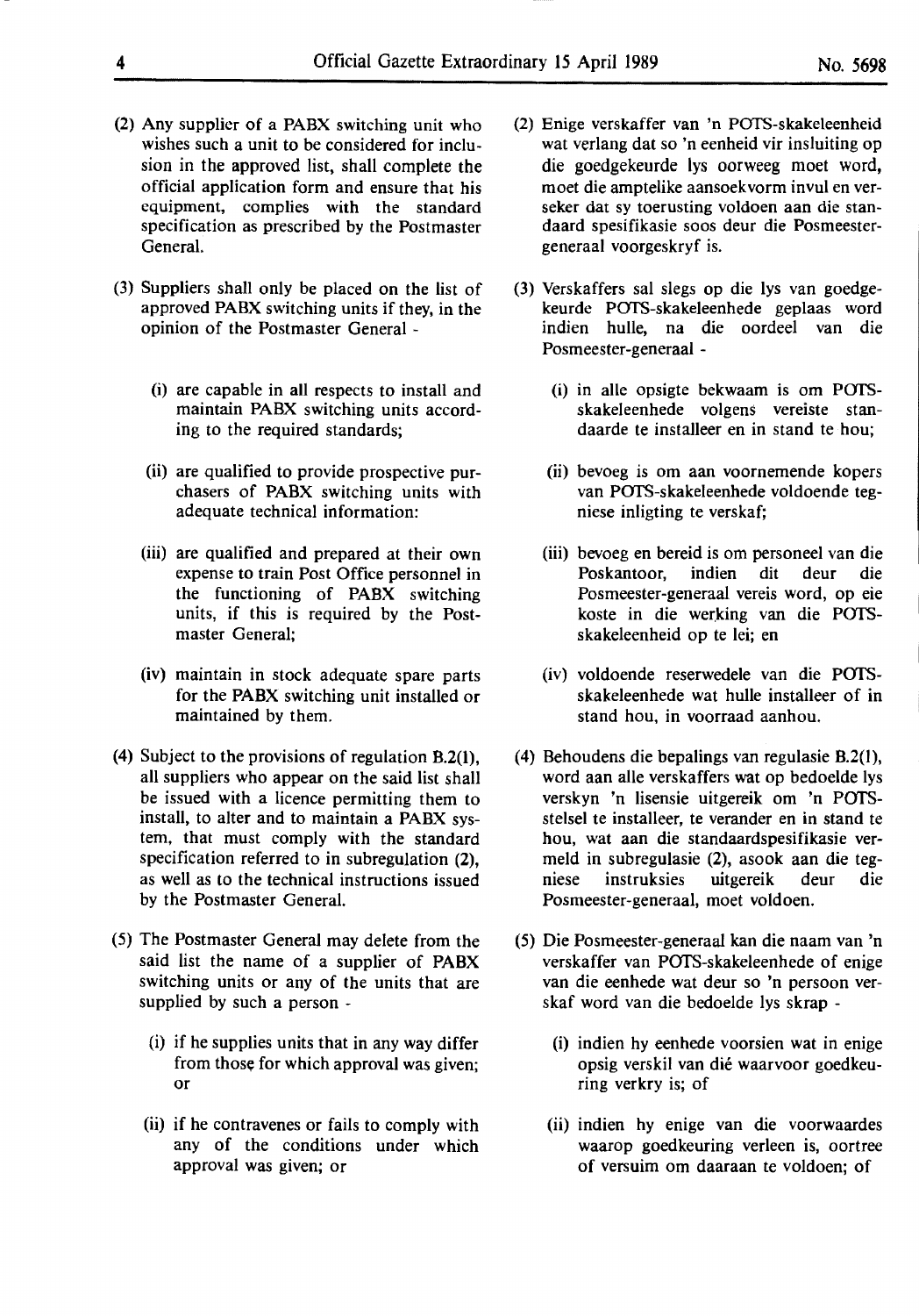- (iii) if the supplier of a PABX switching unit or any member of his personnel, in any way indicates to a member of the public that the Postmaster General or any officer of the Department promotes or recommends the use of a specific PABX switching unit; or
- (iv) if the supplier requests so in writing.
- (6) Nobody may provide any PABX-switching unit to any prospective user for termination on the public telecommunication network unless he has, in terms of these Regulations, obtained the necessary approval from the Postmaster General and is listed on the said list of approved types of **PABX** switching units as a supplier of such units.
- B.1.2 COMMISSIONING **OF A SWITCHING UNIT** AND **SYSTEM PABX PABX** 
	- (1) Anyone who requires a **PABX** switching unit to be installed for termination on the public telecommunication network shall apply for **the** facility to the Postmaster General, or to any supplier of approved **PABX** switching units, or to any maintenance organization referred to in regulation B.3(1). Neither the Postmaster General nor any officer of the Department shall influence a client in any way in exercising his choice with regard to any particular type of approved PABX switching unit or supplier. Similarly no supplier of a PABX switching unit may in any way indicate to any member of the public that the Postmaster General or any officer of the Department promotes or recommends the use of a specific PABX switching unit.
	- (2) The configuration of the PABX system shall, where applicable, be in accordance with the statement of PABX requirements, which is obtainable from the Postmaster General on payment of the prescribed amount. Such statement is only valid for 12 months after date of issue.
- (iii) indien die verskaffer van 'n POTSskakeleenheid of enige van sy personeellede, op enige wyse aan 'n lid van die publiek te kenne gee dat die Posmeestergeneraal of enige amptenaar in die Departement die gebruik van 'n spesifieke POTS-skakeleenheid bevorder of aanbeveel; of
- **(iv)** indien die verskaffer skriftelik aldus versoek.
- ( 6) Niemand mag enige POTS-skakeleenhede **vir**  afhegting **op** die openbare telekommunikasienet aan enige voornemende gebruiker verskaf sonder dat hy ingevolge hierdie Regulasies die nodige goedkeuring van die Posmeestergeneraal verkry bet en op die bedoelde lys van goedgekeurde tipes POTS-skakeleenhede as 'n verskaffer van sodanige eenhede ingeskryf is **nie.**
- B.1.2 **INGEBRUIKNEMING** VAN **'N** POTS-SKAKELEENHEID EN **STELSEL** 
	- (1) Enigiemand wat 'n POTS-skakeleenheid vir afhegting op die openbare telekommunikasienet wil laat installeer, moet by die Posmeester-generaal, of **by** enige verskaffer van goedgekeurde POTS-skakeleenhede, of by enige instandhoudingsorganisasie bedoel **in** regulasie B.3(1) om die fasiliteit aansoek doen. Nog die Posmeester-generaal nog enige amptenaar van die Departement mag **'n** klient **by** die uitoefening van sy keuse **met**  betrekking tot enige besondere tipe goedgekeurde POTS-skakeleenheid of verskaffer enigsins be'invloed. Insgelyks mag geen verskaffer van 'n POTS-skakeleenheid op enige wyse aan 'n lid van die publiek te kenne gee dat die Posmeester-generaal of enige amptenaar in die Departement die gebruik van 'n spesifieke POTS-skakeleenheid bevorder of aanbeveel nie.
	- (2) Die samestelling van die POTS-stelsel moet, waar van toepassing, ooreenkomstig die staat van POTS-benodigdhede geskied, wat teen betaling van die voorgeskrewe bedrag van die Posmeester-generaal verkrygbaar is. Genoemde staat is slegs 12 maande na datum van uitreiking geldig.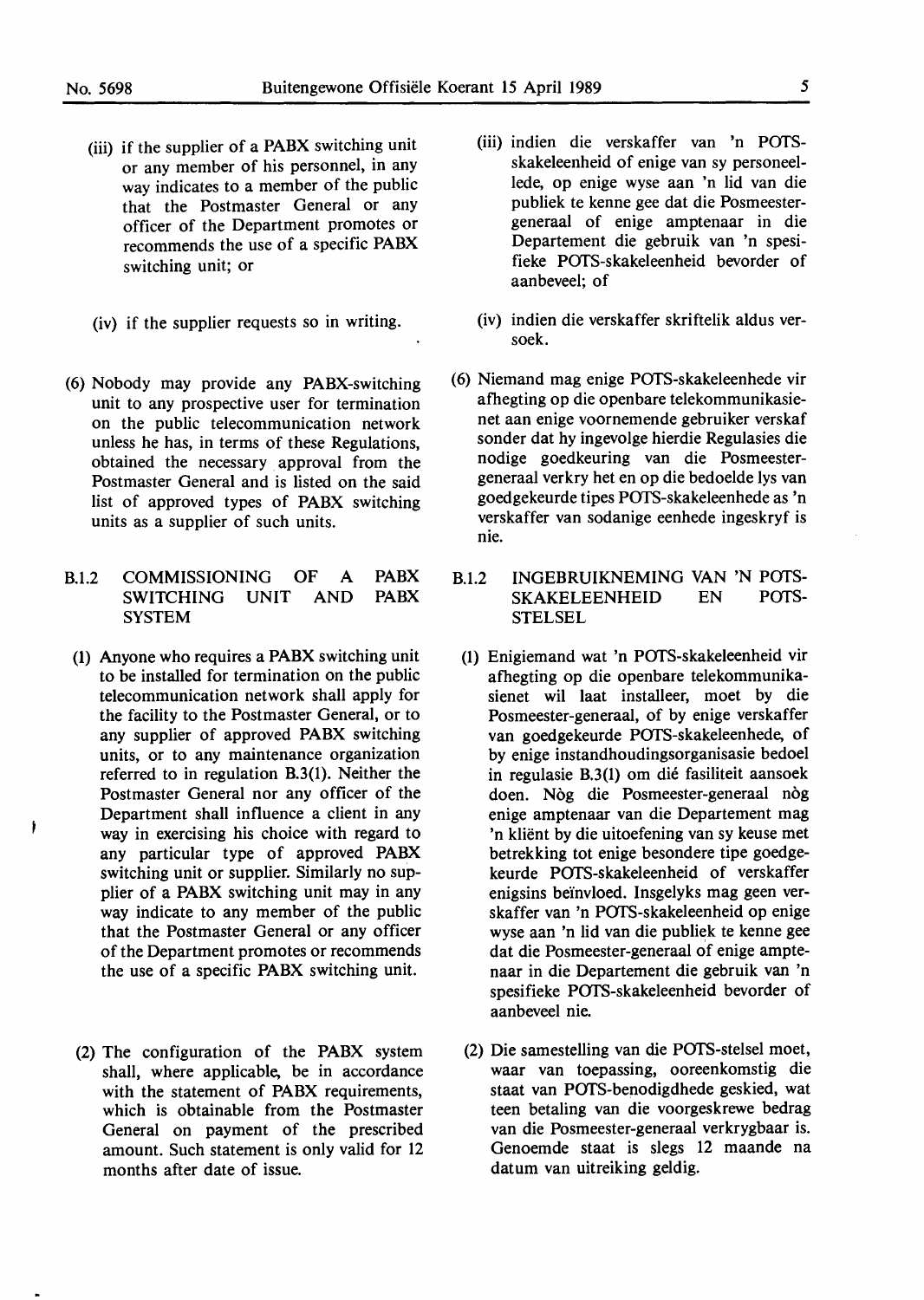- (3) The Postmaster General shall, subject to the provisions of Regulation B.1.4, only approve the connection of a **PABX** system to the public telecommunication network if he is satisfied that it will not cause overloading of the switching equipment in the public telecommunication network.
- (4) No person shall, without the prior approval of the Postmaster General, alter a **PABX**  switching unit that is connected to the public telecommunication network in terms of these Regulations, by the addition of facilities or extra equipment over and above that which have been approved.
	- (5) The Postmaster General may refuse to connect a **PABX** system to the public telecommunication network if the position where the switching unit is positioned on the site is not acceptable to him, or where the quality of the system or the manner in which it is installed does not meet with his approval.
	- (6) An approved PABX switching unit shall be installed by a licensed supplier or maintenance organization unless the Postmaster General decides otherwise.
- (7) When a licence holder uses another person's services to install the extension line cabling and terminal equipment connected to a **PABX** system, the licence holder remains responsible towards the Postmaster General to ensure that all licensing conditions are adhered to and that the installation is under**taken** according to the requirements of the Postmaster General.
- (8) After a PABX system has been installed, the Postmaster General shall test the system to establish whether it meets the requirements for connection to the telecommunications network. The licence holder shall be liable for the prescribed test fee.
- (9) The Postmaster General reserves the right-
- (3) Behoudens die bepalings van Regulasie B.1.4, keur die Posmeester-generaal die verbinding van 'n POTS-stelsel met die openbare telekommunikasienet goed slegs indien hy tevrede is dat dit nie oorbelasting van die skakeltoerusting in die openbare telekommunikasienet sal veroorsaak nie.
- (4) Niemand mag sonder die voorafgoedkeuring van die Posmeester-generaal 'n POTSskakeleenheid wat ingevolge die bepalings van hierdie Regulasies met die openbare telekommunikasienet verbind is, uitbrei deur die toevoeging van fasiliteite of bykomende toerusting bo en behalwe die wat goedgekeur is nie.
- (5) Die Posmeester-generaal **kan** weier om 'n POTS-stelsel met die openbare telekommunikasienet te verbind indien die posisie waar die skakeleenheid op die perseel geplaas is nie vir horn aanneemlik is nie, of indien die gehalte van die stelsel, of die wyse waarop dit geïnstalleer is, nie sy goedkeuring wegdra nie.
- (6) 'n Goedgekeurde POIS-skakeleenheid moet deur 'n gelisensieerde verskaffer of instandhoudingorganisasie geïnstalleer word tensy die Posmeester-generaal anders besluit.
- (7) Wanneer die lisensiehouer 'n ander persoon se dienste gebruik om die bylynbekabeling en terminaaltoerusting wat op 'n POTSstelsel afgeheg word, te installeer, bly die lisensiehouer aan die Posmeester-generaal verantwoordelik om te verseker dat alle lisensievoorwaardes nagekom word en dat die installasie volgens die vereistes van die Posmeester-generaal geskied.
- (8) Nadat 'n POTS-stelsel geïnstalleer is, moet die Posmeester-generaal die stelsel toets om vas te stel of dit aan die vereistes voldoen om aan die telekommunikasienet verbind te kan word. Die lisensiehouer is aanspreeklik vir die voorgeskrewe toetskoste.
- (9) Die Posmeester-generaal behou horn die reg voor -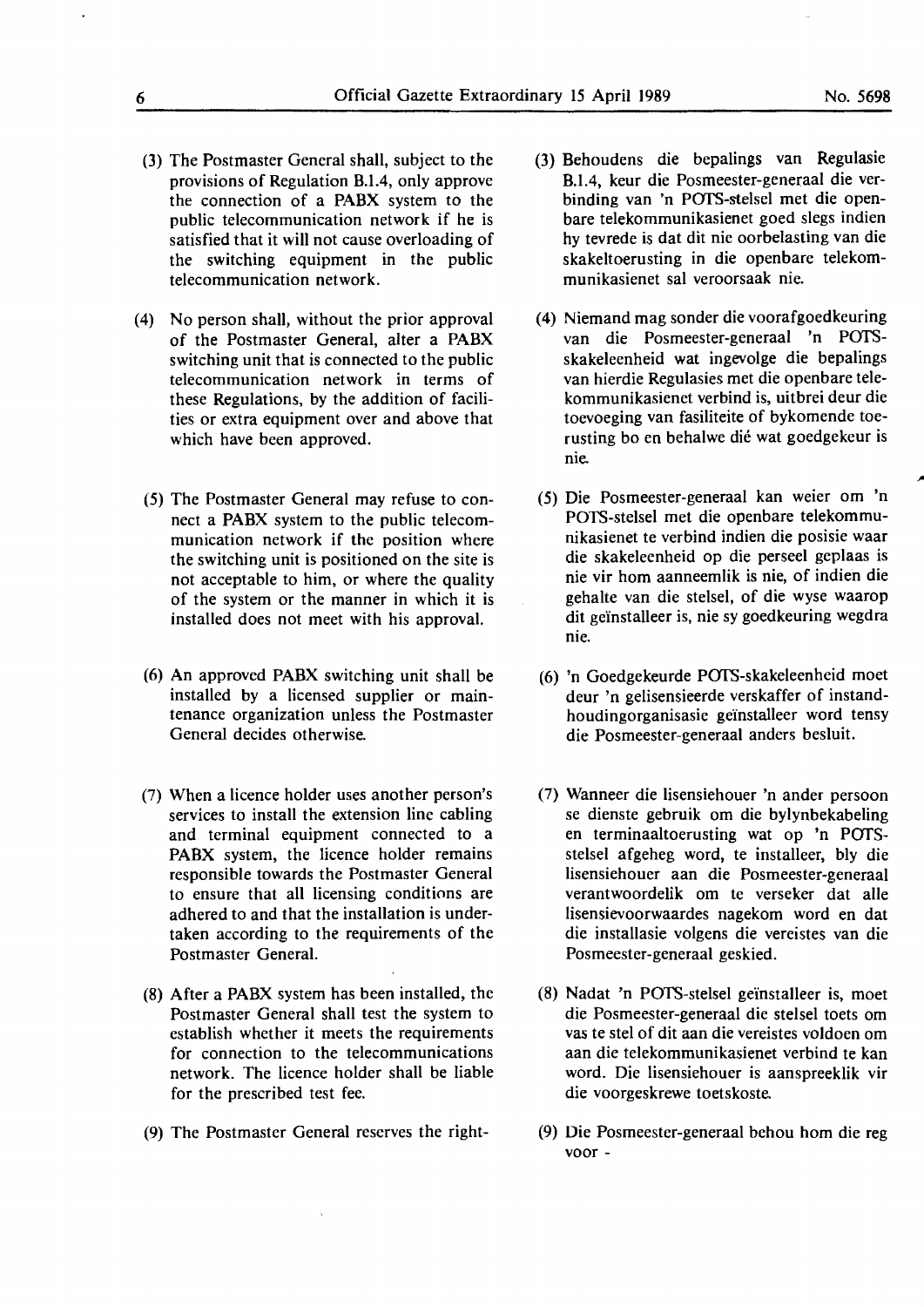- (a) at any time to inspect, in the presence of the licence holder or his authorized representative, every new installation before the **PABX** system is terminated on the telecommunication network; and
- (b) to inspect all existing **PABX** systems, to ensure that -
	- (i) the system complies with Departmental requirements; and
	- (ii) only approved terminal equipment has been used.
- (10) If, in the opinion of the Postmaster General, a **PABX** system does not comply with Departmental requirements he may, in the case of a new system, refuse to connect it to the public telecommunication network and, in the case of an existing system, he may disconnect it from the public telecommunication network. The Postmaster General can also disconnect an existing system from the public telecommuniation network if the client or owner of the premises denies him access at any reasonable time to undertake the inspections referred to in subregulation (9).
- (11) The Postmaster General reserves the right to make any modification of any type whatsoever to the telecommunication network and shall under no circumstances be liable to the client, the supplier, the maintenance organization or any other person for any claim for damages or the cost of changes to or replacement of a **PABX** system or any portion thereof that may be necessitated by such modification to the telecommunication network.
- (12) Any application for changes to the capacity of a **PABX** switching unit that has been installed in terms of these Regulations shall be dealt with as a new application for a PABX switching unit.
- (a) om te alle tye elke nuwe installasie, in die teenwoordigheid van die lisensiehouer of sy aangewese verteenwoordiger, te inspekteer alvorens die POTS-stelsel op die telekommunikasienet afgeheg word; en
- (b) om alle bestaande POfS-stelsels te inspekteer, ten einde te verseker dat -
	- (i) die stelsel aan Departementele vereistes voldoen; en
	- (ii) slegs goedgekeurde terminaaltoerusting gebruik is.
- (10) lndien 'n POfS-stelsel na die oordeel van die Posmeester-generaal nie aan Departementele vereistes voldoen nie, kan hy in geval van 'n nuwe stelsel weier om dit met die openbare telekommunikasienet te verbind, en in die geval van 'n bestaande stelsel kan hy dit van die openbare telekommunikasienet diskonnekteer. Die Posmeester-generaal kan ook 'n. bestaande stelsel van die openbare telekommunikasienet diskonnekteer indien die kliënt of 'n eienaar van die perseel hom te enige redelike tyd toegang sou weier om die inspeksies bedoel in subregulasie (9) uit te voer.
- (11) Die Posmeester-generaal behou horn die reg voor om enige verandering van watter aard ook al aan die openbare telekommunikasienet aan te bring en is onder geen omstandighede teenoor die kliënt, die verskaffer, die instandhoudingsorganisasie of enigiemand anders aanspreeklik vir enige eis om skadevergoeding, of vir die koste van die verandering of vervanging van 'n POTS-stelsel of enige gedeelte daarvan, wat uit sodanige aanpassing van die telekommunikasienet voortspruit nie.
- (12) Enige aansoek om verandering van die kapasiteit van 'n POTS-skakeleenheid wat ingevolge hierdie Regulasies geïnstalleer is, word behandel soos 'n nuwe aansoek om 'n POTS-skakeleenheid.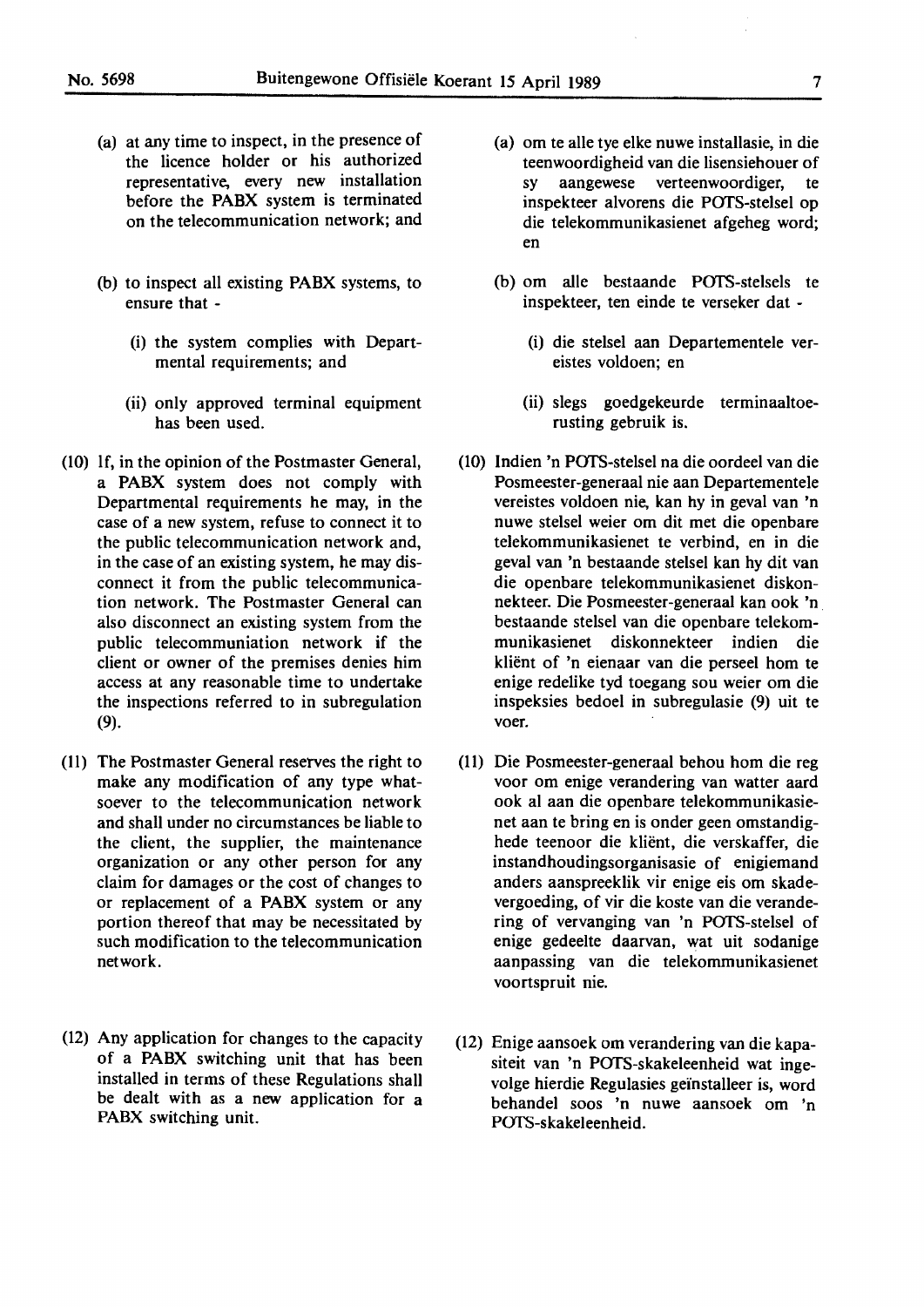B.1.3 **EXCHANGE CONNECTIONS** BE-**TWEEN THE PABX SYSTEM AND THE PUBLIC TELEPHONE EX-CHANGE** 

> Exchange connections between the **PABX** system and the public telephone exchange shall be provided by the Postmaster General, and shall be rented from him by the client at the prescribed tariff.

B.1.4 **ADDITIONAL EXCHANGE CON-NECTIONS AT PABX SYSTEMS** 

> When, in the opinion of the Postmaster General, the traffic load on a **PABX** system is too high either in respect of switching equipment or exchange connections, he may require the client to bring the traffic load within limits, by either replacing the system, adequately extending it, or renting additional exchange connections.

B.1.5 RESPONSIBILITY FOR FROM PABX SYSTEMS CALLS

> The Postmaster General shall accept no responsibility towards anybody for any damages that may result from the application of call metering that is done by any method whatsoever by the **PABX**  system or any associated private equipment connected to it.

- B.2 **PROVISION OF PABX EXTENSION-LINE CABLING AND TERMINAL EQUIPMENT BY THE PRIVATE** SEC-**TOR ON THE CLIENT'S PREMISES**
- (1) A licence holder may also install, alter and maintain the extension-line cabling and terminal equipment terminated on a **PABX**  switching unit, but only if -
	- (i) no **PABX** system in respect of the relative client exists on the premises; or
	- (ii) an existing PABX .switching unit is replaced by another type; or

B.1.3 SENTRALE-AANSLUITLYNE TUS-SEN DIE POTS-STELSEL EN DIE OPENBARE TELEFOONSENTRALE

> Sentrale-aansluitlyne tussen die POTSstelsel en die openbare telefoonsentrale word deur die Posmeester-generaal verskaf, en moet deur die kliënt van hom gehuur word teen die voorgeskrewe tarief.

B.1.4 BYKOMENDE **SENTRALE-**AANSLUITLYNE **STELSELS BY POTS-**

> Wanneer die ver keerslading op 'n POTSstelsel, hetsy ten opsigte van skakeltoerusting of sentrale-aansluitlyne, na die oordeel van die Posmeester-generaal te hoog is, kan hy van die klient vereis om die verkeerslading binne perke te bring deur òf die stelsel te vervang, toereikend uit te brei of om bykomende sentraleaansluitlyne te huur.

B.1.5 AANSPREEKLIKHEID VIR OP-ROEPE VANAF POTS-STELSELS

> Die Posmeester-generaal aanvaar geen aanspreeklikheid teenoor enigiemand vir enige skade wat voortspruit as gevolg van die toepassing van oproeptelling wat op watter wyse ook al geskied deur die POTS-stelsel of enige verwante privaat toerusting wat daaraan verbind is nie.

- B.2 VERSKAFFING VAN POTS-BYLYNBEKABELING EN TERMI-NAALTDERUSTING OP DIE KLIENT SE PERSEEL DEUR DIE PRIVAAT **SEKTOR**
- (1) 'n Lisensiehouer kan ook die bylynbekabeling en terminaaltoerusting wat met 'n POTSskakeleenheid verbind word, installeer, verander en in stand hou, maar slegs indien -
	- (i) geen POTS-stelsel ten opsigte van die betrokke klient op die perseel bestaan nie; of
	- (ii) 'n bestaande POTS-skakeleenheid deur 'n ander tipe vervang word; of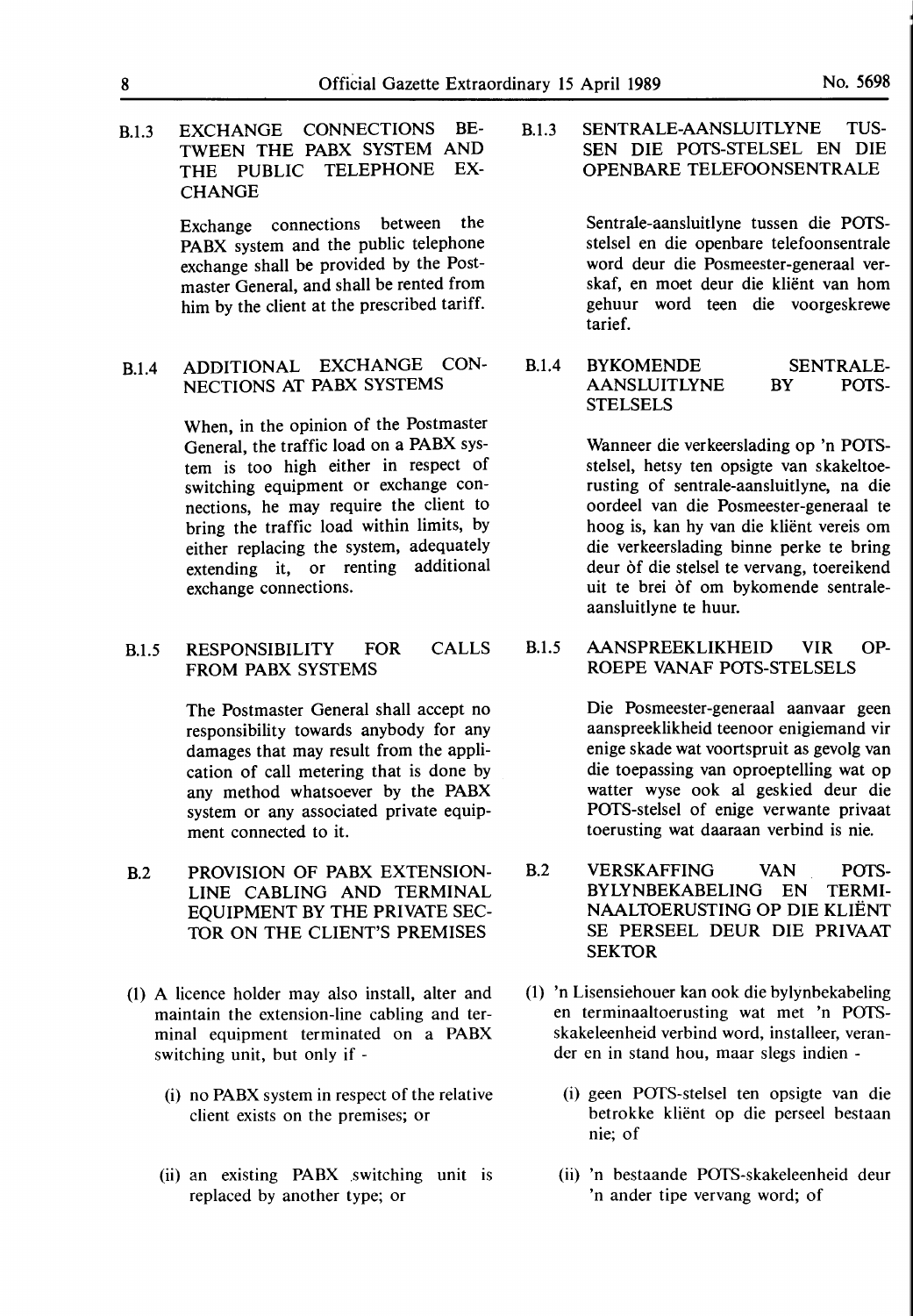- (iii) a client changes address and the **PABX**  switching unit is transferred to the new site; or
- (iv) a **PABX** switching unit is extended on the same occasion by at least 25% of the installed capacity, but in any such case only on condition that the additional extension-line capacity is not less than *50.*
- (2) Where the cabling for telecommunication purposes has been done by the Postmaster General on any premises and any action in accordance with these Regulations may result in private **PABX** extension-line cabling also being accommodated in the same wireway system, the decision as to whether a licence holder shall be permitted to install, to alter and to maintain the extension-line cabling and terminal equipment connected to a **PABX** switching unit, shall rest exclusively with the Postmaster General. If the Postmaster General should decide that any particular case falls under subregulation (I), the conveyance of property rights of any existing Departmental assets may be negotiated with the Postmaster General.
- (3) The Postmaster General, notwithstanding any provision of these Regulations to the contrary, reserves the right to undertake the cabling and provide the terminal equipment and to terminate it on a **PABX** switching unit, in which cases the Postmaster General shall recover his costs from the client, and whereafter the responsibility for the maintenance shall rest with the client. If the client is not a licence holder he shall conclude a maintenance contract with a licence holder.

#### B.2.1 PABX EXTENSION-LINE CABLING

- (1) The Postmaster General shall in the normal course of events continue to cable buildings and provide and maintain the necessary facilities for the provision of telecommunication services for which he is responsible.
- (2) The Postmaster General shall terminate all exchange connections and any cable pairs on
- (iii) 'n klient van adres verander en die POfS-skakeleenheid na die nuwe perseel verplaas word; of
- (iv) 'n POfS-skakeleenheid met ten minste 25% van die geinstalleerde kapasiteit by dieselfde geleentheid uitgebrei word, maar in so 'n geval slegs op voorwaarde dat die bykomende bylyn-kapasiteit minstens *50* is.
- (2) lndien die bekabeling vir telekommunikasiedoeleindes deur die Posmeester-generaal op 'n perseel gedoen is en enige optrede kragtens hierdie Regulasies kan meebring dat ook privaat POfS-bylynbekabeling in dieselfde bedradingskanaal gehuisves sal word, berus die besluit of 'n lisensiehouer toegelaat sal word om die bylynbekabeling en terminaaltoerusting wat met 'n POfS-skakeleenheid verbind word, te installeer, te verander en in stand te hou, uitsluitlik by die Posmeestergeneraal. lndien die Posmeester-generaal besluit dat 'n bepaalde geval onder subregulasie (1) ressorteer, kan daar met die Posmeester-generaal oor die oordrag van eiendomsreg van enige bestaande Departementele bates onderhandel word.
- (3) Ondanks enige andersluidende bepaling van hierdie Regulasies, behou die Posmeestergeneraal horn die reg voor om die bekabeling te doen en enige terminaaltoerusting te verskaf en om dit op die POfS-skakeleenheid af te beg, in welke gevalle die Posmeestergeneraal sy koste van die klient sal verhaal, en waarna die verantwoordelikheid vir die instandhouding op die klient berus. Die klient moet 'n instandhoudingooreenkoms met 'n lisensiehouer aangaan indien hy nie self 'n lisensiehouer is nie.

#### B.2.1 POfS-BYLYNBEKABELING

- (1) Die Posmeester-generaal gaan normaalweg voort om geboue te bekabel en die nodige fasiliteite te voorsien en in stand te hou vir die verskaffing van telekommunikasiedienste waarvoor die verantwoordelikheid by horn berus.
- (2) Die Posmeester-generaal heg alle sentraleaansluitlyne en alle kabelpare op die POTS-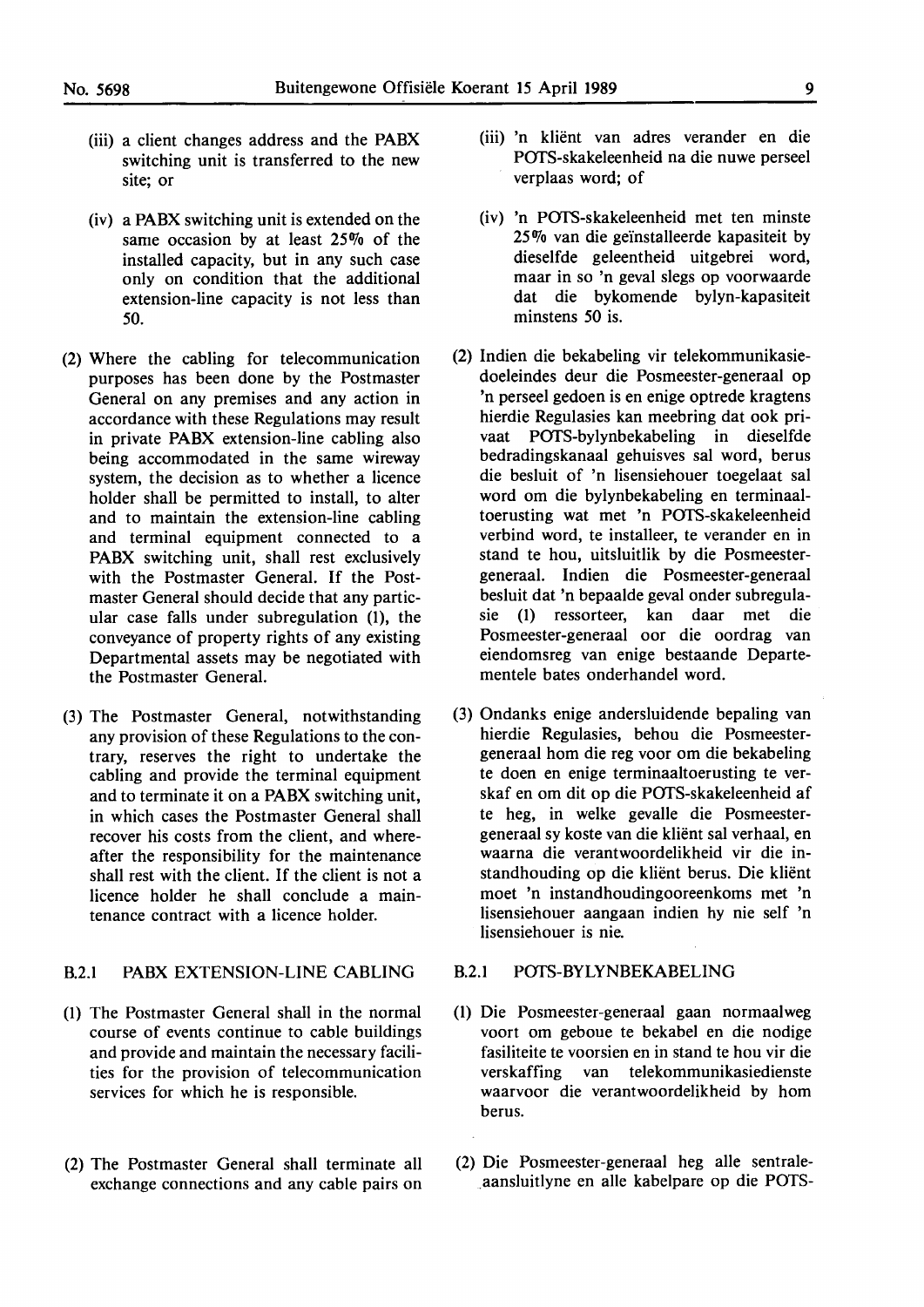the PABX main distribution frame if the distribution frame is situated outside the PABX switching unit. Such main distribution frame shall at all times be accessible to the Postmaster General. Where the main distribution frame is an integral part of the PABX switching unit, the Postmaster General shall terminate cable pairs on a termination point provided by him. The licence holder shall in such cases be responsible for the connection between the **PABX** switching unit and the termination point.

- (3) A licence holder or user of the service shall mark all privately installed distribution or cross-connection points in respect of cable pairs in such a manner that they are clearly recognizable as private property.
- (4) The Postmaster General shall undertake the required negotiations, as proyided for in article 80A of the Post Office Act, to arrange that wireways for telecommunication purposes are available in buildings. Licence holders shall, however, utilize separate wireways than those used by the Postmaster General: Provided that where such wireways are either congested or not available, the joint use of Post Office wireways may be negotiated with the Postmaster General: Provided further that licence holders may only utilize the vertical wireways in multistorey buildings for the provision of interfloor PABX extension-line cabling.
- (5) With the exception of the termination point referred to in subregulation  $(2)$ , licence holders shall not tamper with Post Office cabling, installations or apparatus.
- (6) The colour of the sheath of all private extension-line cabling shall be either grey or white.
- (7) To prevent wireways from becoming congested in multi-user buildings where different licence holders will be providing PABX extension-line cabling, the Postmaster General may request that a full description of the lay-out of the proposed extension-line cabling be submitted to him for approval before the work is commenced with.

hoofverdeelraam af indien die verdeelraam buite die POTS-skakeleenheid aangebring is. Sodanige hoofverdeelraam moet te alle tye vir die Posmeester-generaal toeganklik wees. In geval waar die hoofverdeelraam 'n integrerende deel van die POTS-skakeleenheid is, heg die Posmeester-generaal kabelpare af op 'n afhegpunt wat deur horn verskaf word. Die lisensiehouer is in sodanige gevalle verantwoordelik vir die verbinding tussen die POTSskakeleenheid en die afhegpunt.

- (3) 'n Lisensiehouer of gebruiker van die diens moet alle privaat geinstalleerde distribusie- of kruisverbindpunte ten opsigte van kabelpare op so 'n wyse merk dat dit duidelik as privaat eiendom uitgeken kan word.
- (4) Die Posmeester-generaal doen die nodige onderhandelinge om te reel dat bedradingskanale vir telekommunikasiedoeleindes in geboue beskikbaar is soos voorsien in artikel 80A van die Poswet. Lisensiehouers moet egter van afsonderlike bedradingskanale gebruik maak as die wat deur die Posmeestergeneraal gebruik word. Met dien verstande dat as sodanige bedradingskanale of oorvol of nie-beskikbaar is nie, daar met die Posmeester-generaal onderhandel kan word oor die gesamentlike gebruik van Poskantoorbedradingskanale: Met dien verstande voorts dat lisensiehouers die vertikale bedradingskanale in multi-verdiepinggeboue **slegs** vir die voorsiening van tussenverdieping POTSbylynbekabeling mag gebruik.
- (5) Met uitsondering van die afhegpunt soos bedoel in subregulasie (2), mag lisensiehouers nie met Poskantoorbekabeling, -installasies of -toerusting peuter nie.
- (6) Die klem van die omhulsel van alle privaat POTS-bylynbekabeling moet of grys of wit wees.
- (7) Om te voorkom dat bedradingskanale oorvol raak by multigebruikergeboue waar verskillende lisensiehouers POTS-bylynbekabeling verskaf, kan die Posmeester-generaal versoek dat voordat die werk 'n aanvang neem 'n volledige beskrywing van die uitleg van die voorgestelde bylynbekabeling vir goedkeuring aan hom voorgelê word.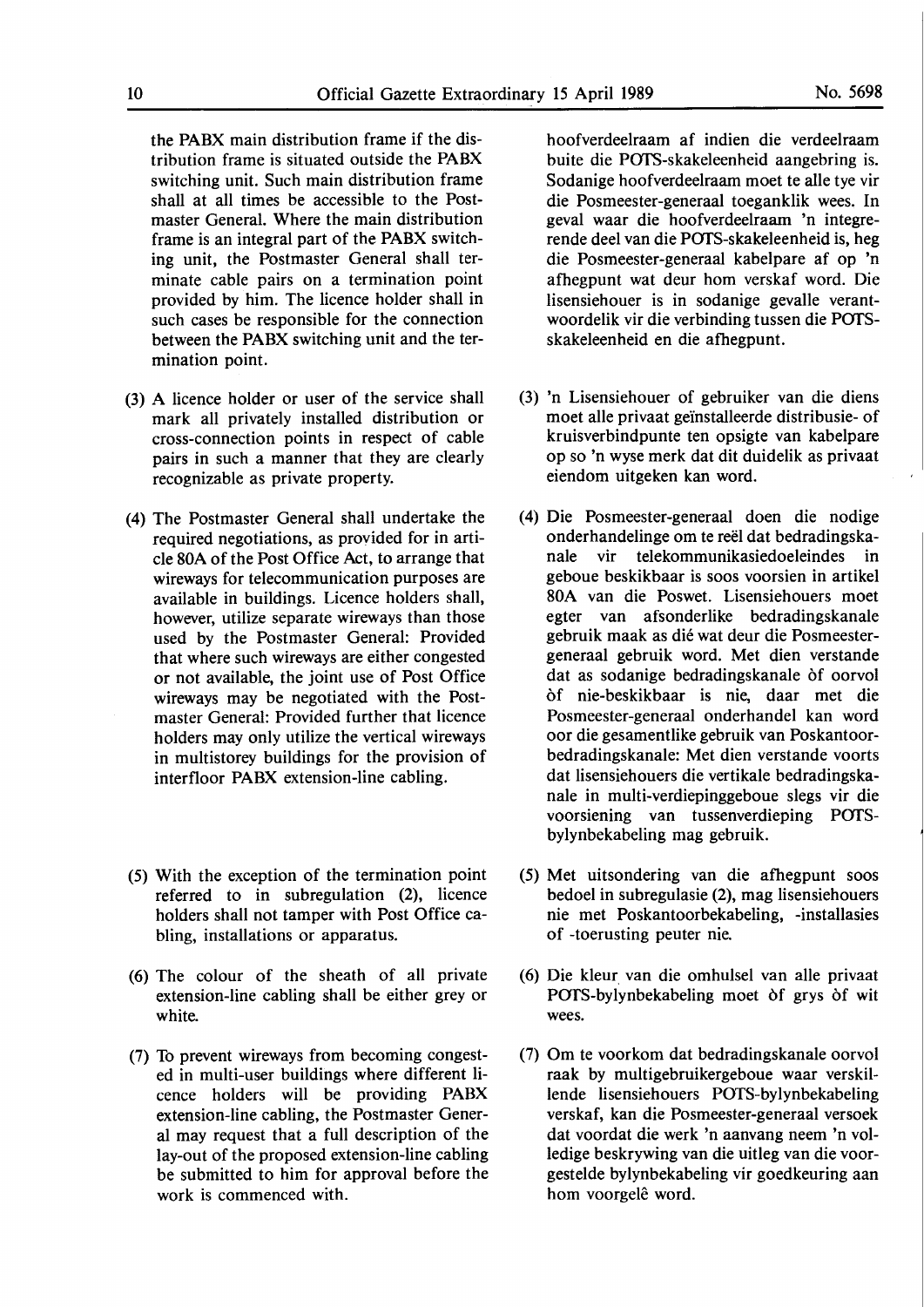- B.2.2 PRIVATE TERMINAL EQUIPMENT THAT IS TERMINATED ON PABX SYSTEMS
- (1) Terminal equipment that may be terminated under licence on **PABX** systems shall be of the same type as that provided by the Postmaster General for use on the public telecommunication network and shall be limited to extension-line telephone instruments and plan systems: Provided that any other apparatus that has been licensed by the Postmaster General may be terminated on the system subject to the conditions pertaining to such apparatus as contained in Chapter 2.1 of the Telecommunication Regulations.
- (2) Extension line telephone instruments and plan systems referred to in subregulation (1), shall firstly be purchased direct from the manufacturers [Telephone Manufacturers of SA (Pty) Ltd.]. If the abovementioned organization cannot provide in a specific requirement such terminal equipment may be purchased from the Postmaster General if in the opinion of the Postmaster General existing stock positions are sufficient. Except with the approval of the Postmaster General and subject to the proviso to sub-regulation (1) no person shall obtain any extension-line telephone instrument or plan system for connection to the public telecommunication system - including **PABX** systems - from any other source than that mentioned in this subregulation. The Postmaster General reserves the right, without prejudice to any provision of the Act or the Telecommunication **Regula**tions, to summarily disconnect any unauthorized apparatus from the system.
- (3) All extension-line telephone instruments and plan systems obtained in terms of subregulation (2) from either the Postmaster General or the manufacturer, shall be clearly and recognizably marked as belonging to the licence holder or user of the system. When such mark does not appear on terminal equipment, it will be assumed that it is the property of the Postmaster General until the contrary is proved.
- B.2.2 PRIVAAT TERMINAALTOERUS-TING WAT OP POTS-STELSELS AFGEHEG **WORD**
- (1) Terminaaltoerusting wat kragtens 'n lisensie op POTS-stelsels afgeheg mag word, moet van dieselfde tipe wees as die wat deur die Posmeester-generaal vir gebruik op die openbare telekommunikasienet verskaf word en is beperk tot bylyntelefooninstrumente en planstelsels: Met dien verstande dat enige ander apparaat wat deur die Posmeestergeneraal gelisensiëer is op die stelsel afgeheg mag word onderworpe aan die voorwaardes wat op sodanige apparaat van toepassing is soos vervat in Hoofstuk 2.1 van die Telekommunikasieregulasies.
- (2) Bylyntelefooninstrumente en planstelsels bedoel in subregulasie (1) moet eerstens direk van die vervaardiger ['Ielefoonvervaardigers van SA (Edms.) Bpk.] aangekoop word. Wanneer genoemde instansie nie in 'n bepaalde behoefte kan voorsien nie kan sodanige terminaaltoerusting van die Posmeester-generaal aangekoop word, mits die bestaande voorraadposisie na die mening van die Posmeester-generaal voldoende is. Behalwe met die goedkeuring van die Posmeestergeneraal en onderworpe aan die voorbehoudsbepaling by subregulasie (I), mag niemand enige bylyntelefooninstrument of planstelsel vir verbinding met die openbare telekommunikasienet - POTS-stelsels ingesluit - verkry uit 'n ander bron as die wat in hierdie subregulasie vermeld word nie. Die Posmeester-generaal behou horn die reg voor om sonder afbreuk aan enige bepaling van die Wet of die Telekommunikasieregulasies ongemagtigde apparaat summier van die stelsel te ontkoppel.
- (3) Alie bylyntelefooninstrumente en planstelsels wat ingevolge subregulasie (2) van of die Posmeester-generaal of van die vervaardiger verkry is, moet duidelik en herkenbaar as behorende aan die lisensiehouer of gebruiker van die stelsel gernerk word. Wanneer sodanige merk nie op terminaaltoerusting verskyn nie, word dit aanvaar dat dit die eiendom van die Posmeester-generaal is totdat die teendeel bewys word.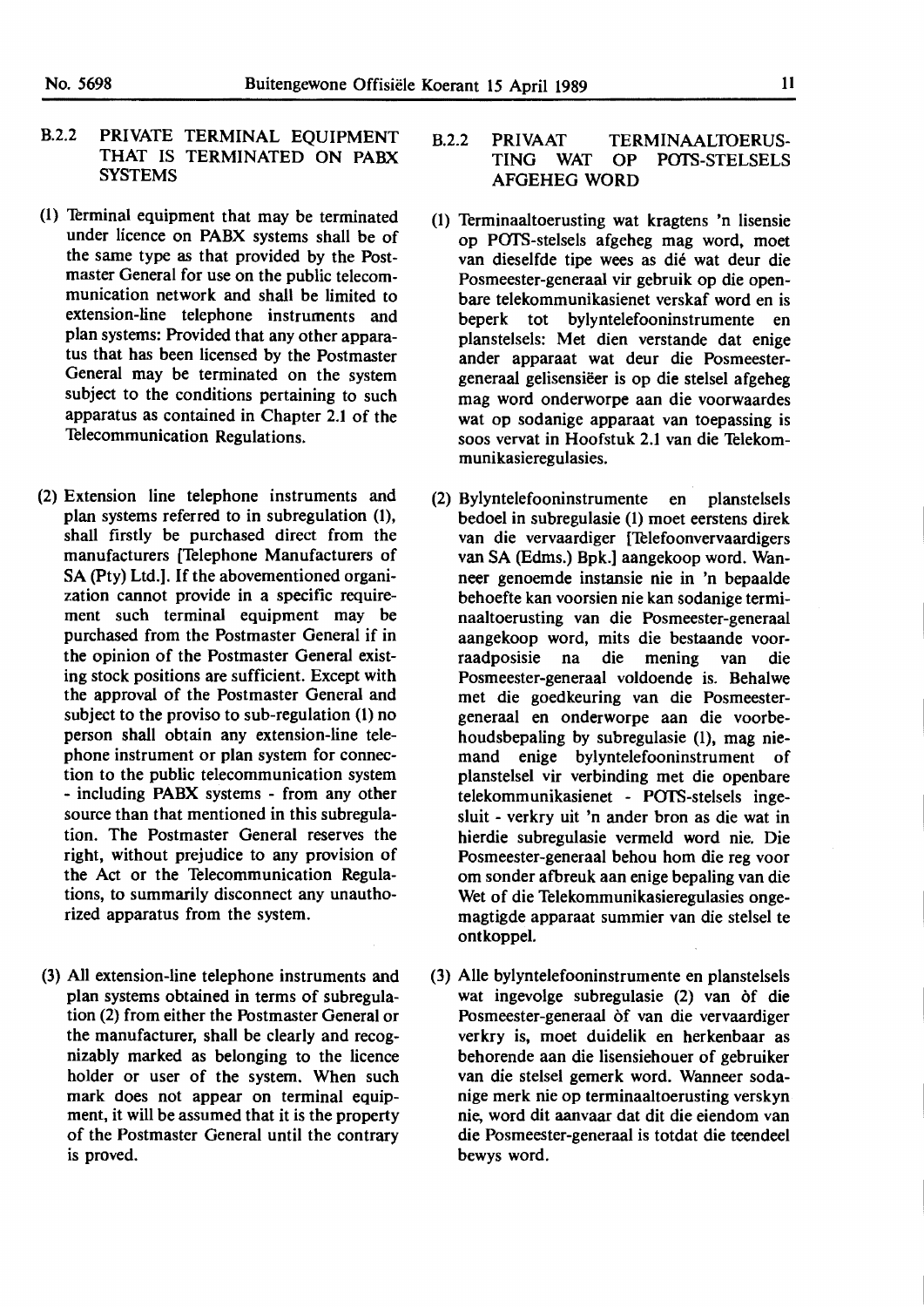- 
- **(4) As extension-line telephone instruments and plan systems sold by the Postmaster General in terms of subregulation (2) becomes the property of the licence holder, the Postmaster General shall not be responsible for the maintenance of such apparatus.**
- **(5) Licence holders shall provide the Postmaster General, at such times as may be determined by him, with a statement as may be required by the Postmaster General, in respect of the number of extension-line terminals, the nature thereof and any other information that may relate to the PABX system.**

# **B.3 MAINTENANCE OF PABX SYSTEMS**

- **(1) Subject to the provisions of regulation B.2(1) the Postmaster General may issue a maintenance licence to a person, who is not licensed as a supplier in terms of regulation B.1.1(4) on the conditions that the Postmaster General may specifically prescribe from time to time or that are prescribed herein by this regulation to install, to alter and to maintain PABX systems, and the holder of any such licence shall be known as a maintenance organization.**
- **(2) A person who in terms of subregulation (1) has been licensed by the Postmaster General, shall at all times comply with the procedures and requirements as set out in the standard specification for PABX switching units and the technical instructions as issued by the Postmaster General. In addition the licence holder shall -**
	- **(i) have access to a stock of spares as well as technical information with regard to circuit diagrams, maintenance manuals, etc.,; and**
	- **(ii) as far as the maintenance of electronictype PABX systems is concerned, conclude an agreement with the supplier of such system for the repair of defective printed-circuit boards, the availability of the necessary software support and, where applicable, any other matter regarding the maintenance of the system.**
- **(4) Aangesien bylyntelefooninstrumente e planstelsels wat ingevolge subregulasie ( deur die Posmeester-generaal verkoop wor die eiendom van die lisensiehouer word, is di Posmeester-generaal nie verantwoordelik vi die instandhouding van sodanige apparaa nie.**
- **(5) Lisensiehouers moet op die tye wat di Posmeester-generaal aandui 'n staat voorsie van die getal bylynterminale, die aard daa** van en alle ander gegewens wat op die POT **stelsel betrekking mag he, soos deur di Posmeester-generaal vereis mag word.**

# **B.3 INSTANDHOUDING VAN POf STELSELS**

- **(1) Behoudens die bepalings van regulasie B.2( kan die Posmeester-generaal aan iemand w** nie as 'n verskaffer ingevolge regulas **B.1.1(4) gelisensieer is nie, 'n instandhoudin lisensie uitreik op die voorwaardes wat d Posmeester-generaal spesiaal van tyd tot ty voorskryf of wat by hierdie regulasie voorge kryf word, om POTS-stelsels te installeer, verander en in stand te hou, en die houer va sodanige instandhoudinglisensie staa bekend as 'n instandhoudingorganisasie.**
- **(2) 'n Persoon wat kragtens subregulasie (1) de die Posmeester-generaal gelisensieer is, mo te alle tye die voorskrifte en vereistes nako wat uiteengesit is in die standaard spesifikas vir POTS-skakeleenhede, asook in die te niese instruksies uitgereik deur d Posmeester-generaal. Hierbenewens moet d lisensiehouer -**
	- **(i) toegang he tot 'n voorraad onderdel asook tegniese inligting met betrekki tot kringdiagramme, instandhouding handleidings, ens.,; en**
	- **(ii) versover dit die instandhouding van ele troniese POTS-stelsels raak, 'n ooree** koms met die verskaffer van so 'n stels **sluit vir die herstel van defekte etskrin borde, die beskikbaarstelling van d nodige sagteware-ondersteuning en, wa** van toepassing, enige ander aangeleen **heid in verband met die instandhoudi van die stelsel.**

I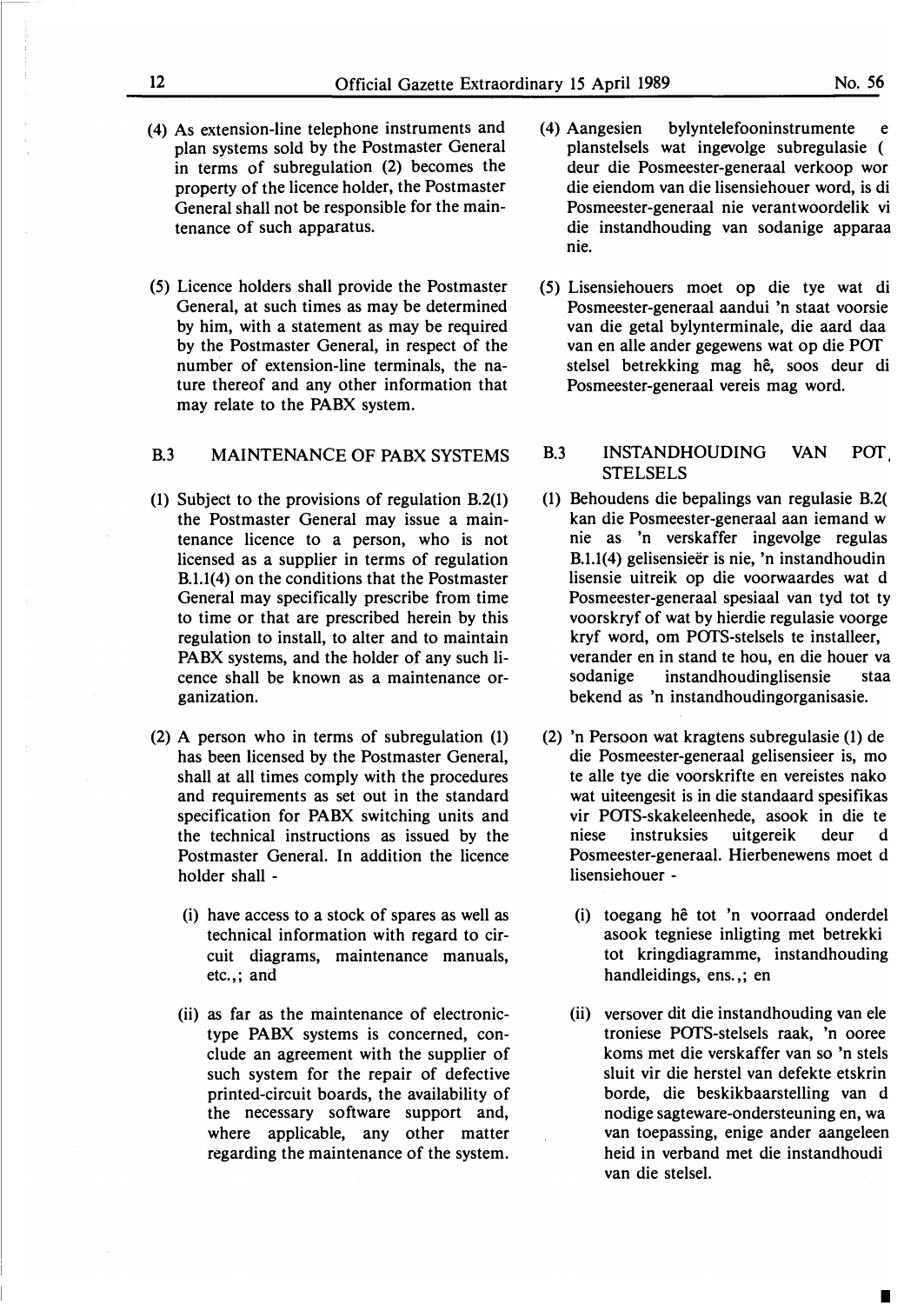(3) The licence holder shall furnish proof to the satisfaction of the Postmaster General that during the validity of the licence he will have personnel in his employ who have the necessary qualifications and experience to install, to alter and to maintain the type of PABX system for which he is licensed.

# B.4 GENERAL PROVISIONS **IN**  RESPECT OF **PABX** SYSTEMS

- (1) No person, including the licence holder, shall incorporate into a **PABX** system any additional facility or effect any modification thereof without the prior authority of the Postmaster General having been obtained therefore.
- (2) The Postmaster General shall not be liable towards anyone for any loss or damage originating or resulting from the installation, alteration, maintenance or operation of a **PABX** system.
- (3) Where, in the opinion of the Postmaster General, the operation of a **PABX** system in whatever manner causes any technical problems or has a detrimental effect on the public telecommunication network, the Postmaster General may disconnect the PABX system from the network.
- (4) No person shall contract with a client to provide, to alter or to maintain a PABX system or shall provide any person with any such system, or shall alter or maintain it, unless he has a licence as referred to in regulation B.1.1(4) or B.3(1).
- (5) Each individual **PABX** system shall be installed, altered and maintained by a single licence holder.
- (6) Where a client would like to provide, to alter and to maintain his system himself he shall be licensed for this purpose by the Postmaster General. A client who does not maintain his **PABX** system himself shall conclude a maintenance agreement with a person who has a licence referred to in regulation B.1.1(4) or B.3(1): Provided that the client shall before the agreement comes into operation inform

(3) Die lisensiehouer moet tot bevrediging van die Posmeester-generaal bewys lewer dat hy tydens die geldigheidsduur van die Iisensie personeel in sy diens sal he wat die nodige kwalifikasies en ondervinding bet om die tipe POTS-stelsel waarvoor hy gelisensieër is, te installeer, te verander en in stand te hou.

### B.4 ALGEMENE BEPALINGS TEN OPSIGTE VAN POTS-STELSELS

- (1) Niemand, met inbegrip van 'n lisensiehouer, mag in 'n POTS-stelsel enige bykomende fasiliteit inkorporeer of enige modifikasie daaraan aanbring, sonder dat vooraf magtiging daarvoor van die Posmeester-generaal verkry is nie.
- (2) Die Posmeester-generaal is nie teenoor enigiemand aanspreeklik vir enige verlies of skade wat ontstaan of voortspruit as gevolg van die installering, verandering, instandhouding of bedryf van 'n POTS-stelsel nie.
- (3) lndien die bedryf van 'n POTS-stelsel op watter wyse ook al na die oordeel van die Posmeester-generaal enige tegniese probleme op die openbare telekommunikasienet veroorsaak of dit nadelig beinvloed, kan die Posmeester-generaal die POTS-stelsel van die net diskonnekteer.
- (4) Niemand mag met 'n klient ooreenkom om 'n POTS-stelsel te verskaf, te verander of in stand te hou, of so 'n stelsel aan iemand anders verskaf of dit verander of in stand hou nie, tensy hy in besit is van 'n lisensie bedoel in regulasies B.1.1(4) of **B.3(1).**
- (5) Elke afsonderlike POTS-stelsel moet deur 'n enkele lisensiehouer verskaf, verander en in stand gehou word.
- (6) Indien 'n klient self die verskaffing, verandering en instandhouding van sy POTS-stelsel wil onderneem, moet hy vir die doel deur die Posmeester-generaal gelisensieër word. 'n Klient wat nie self sy POTS-stelsel in stand hou nie, moet 'n instandhoudingooreenkoms sluit met iemand wat oor 'n lisensie bedoel in regulasie B.1.1(4) of B.3(1) beskik: Met dien verstande dat die klient, voordat so 'n ooreen-